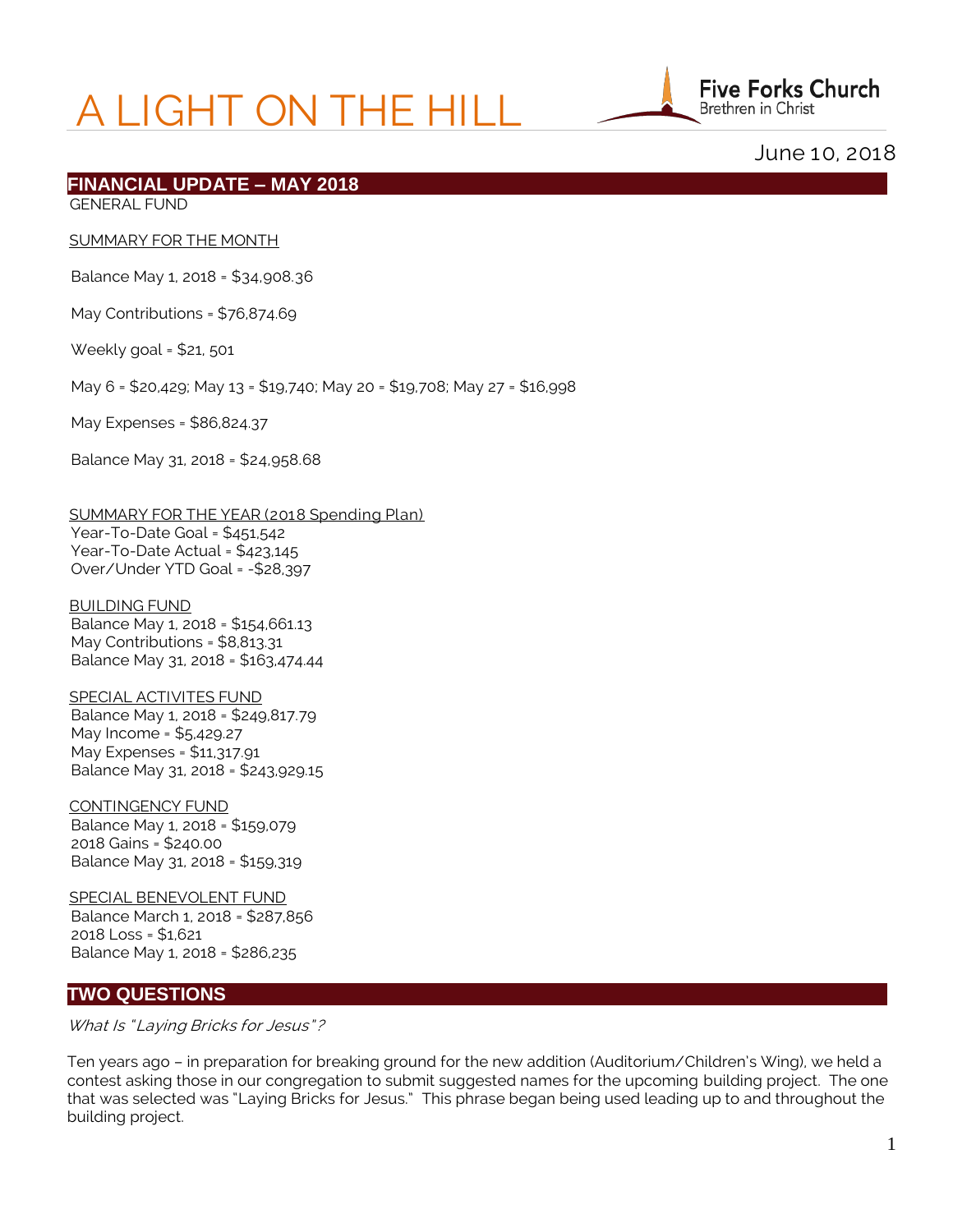It continues to be used because the building expansion is a two-phase project. Phase I was the Auditorium and Children's Wing. Phase II will be completed at some point down the road. When Phase I was built, it was constructed in such a way that Phase II could be added on to the back side (the grass area that we refer to as our courtyard or backyard).

## What are the LBFJ envelopes about?

Every month we set aside money from our Spending Plan to either a) pay off debt (if there is an outstanding loan from a building project) or b) increase money in our Building Fund in order to pay for the next expansion. Because there is no debt, every month we take \$5,424 from the General Fund and place it into the Building Fund. This equates to \$65,000 over the course of a year.

In addition to this, we place Laying Bricks for Jesus envelopes in all church mailboxes every month so that our congregation has an opportunity to contribute funds to Phase II - above and beyond what is set aside in our Spending Plan. So far this year we have averaged \$2,500 per month in contributions from the LBFJ envelopes.

Our current Building Fund Balance (for Phase II) stands at a little over \$160,000.

Thanks to those of you who take advantage of the LBFJ envelopes to help increase our Building Fund. For those of you who were not aware of what these envelopes were about, perhaps you would consider making monthly contributions to this fund as well! The more we are able to save, the less we will need to borrow when the time comes to break ground. For those that are wondering, current plans for Phase II include a Youth Center (ground floor) and Community Room (Auditorium level).

# **THIS WEEK AT FIVE FORKS**

| Sunday, June 10    | Prayer Hour6:45am (C2)<br> Café7:00am – 11:00am<br>Blood Pressure Screening (9:00am-9:20am & 10:30am-10:50am) (C13)<br>Morning Messages:<br>Communion in all services<br>Aud. (8:00, 9:30 & 11:00m) - Pastor Ray - Scripture: Matthew 11:16-17; 18:1-6, 10; 19:13-15<br>Chapel (11:00am) - Pastor Shaun - Scripture: Matthew 19:13-14; Mark 3:14<br>VBS6:30 – 8:00pm |
|--------------------|----------------------------------------------------------------------------------------------------------------------------------------------------------------------------------------------------------------------------------------------------------------------------------------------------------------------------------------------------------------------|
| Monday, June 11    | Men's Prayer Group5:45am (Chapel)<br>Ladies Quilting Class9am - 12:00pm (Chapel Wing)<br>VBS6:30 - 8:00pm                                                                                                                                                                                                                                                            |
| Tuesday, June 12   | Men's Prayer Group 6:30am (Chapel)<br>VBS6:30 - 8:00pm                                                                                                                                                                                                                                                                                                               |
| Wednesday, June 13 | VBS6:30 - 8:00pm                                                                                                                                                                                                                                                                                                                                                     |
| Thursday, June 14  | Ladies Prayer Hour6:30-7:30am (Chapel)<br>VBS6:30-8:00pm                                                                                                                                                                                                                                                                                                             |
| Friday, June 15    | Widow/Widowers Luncheon12:00 noon (MP Room)                                                                                                                                                                                                                                                                                                                          |
| Sunday, June 17    | Prayer Hour6:45am (C2)<br>Café…7:00am – 11:00am<br>Morning Messages:<br>Aud. (8:00, 9:30 & 11:00m) - Pastor Ray - <i>Scripture: Psalm 5:3; 121; 139</i><br>Chapel (11:00am) - Pastor Shaun - Scripture: Luke 22:24-26; Luke 14:12-14; James 1:17;<br><i>John 1:1-14; Matthew 8</i>                                                                                   |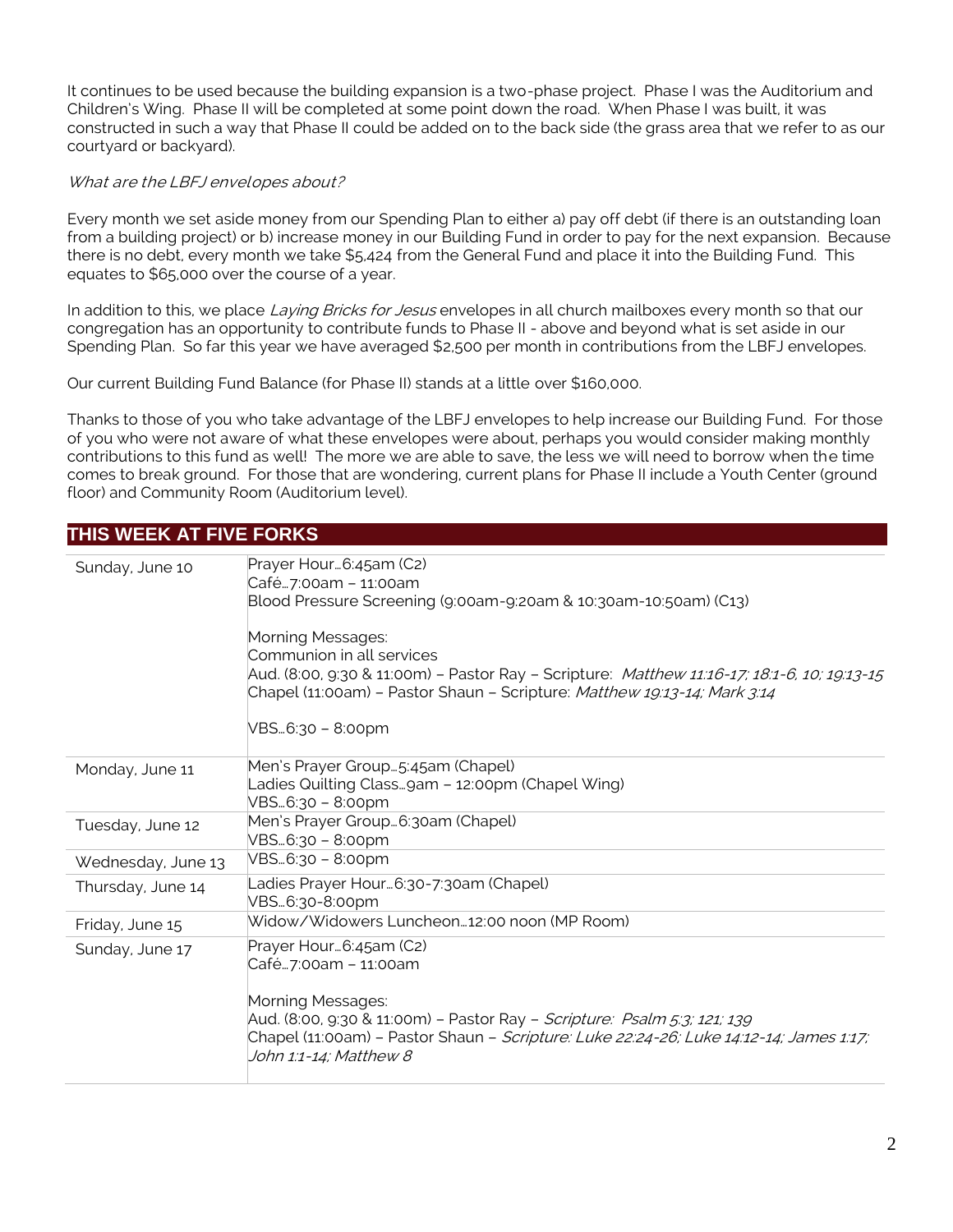# **JASON CRABB CONCERT**

Friday, July  $27^{th}$ ... 7:00pm in the Aud.

Cost: \$19 (General Admission); \$25 (Gold Circle); \$35 (VIP: front row plus meet and greet at 5:45pm)

Tickets available now at the church office or online at [www.itickets.com](http://www.itickets.com/) or call 800-965-9324.

## **LEGO CAMP**

July  $9^{th}$  –  $13^{th}$ 

Registration will open on Sunday, June  $17<sup>th</sup>$ . .

We will be opening the camp to 48 students who have completed grades 1-5. There will be 24 students selected for the AM class (9:00am – 12:00pm) and 24 students for the PM class (1:00 – 4:00pm). If a student attended last year's camp, they would not be eligible for this year's camp.

Our daily objective for each small group of students is that they will build and program a moving WeDo Lego Model. In order to do these objectives, students will be required to use reading, math, computer, and engineer/design skills. Students will work with a partner and learn basic skills about technology and engineering that will prepare them for a future transition into other STEM activities. Lego Camp is being offered to students who will commit to attending the program every day from July 9-13. Parents or guardians are responsible for providing transportation to and from Five Forks Church.

# **CRAFT CAMP**

July 30 – Aug. 3… 9:15am – 12:30pm

Children who have completed grades 1-5

Registration will open Sunday, June 17<sup>th</sup>

We are in need of youth and adult volunteers. If you would like to help or have questions, please contact Jacki Hord at kimhord@gmail.com or stop by the Children's Information Desk on Sunday, June 3<sup>rd</sup> and 10<sup>th</sup>. .

# **ELO TURKEY SHOOT**

Saturday, June  $9^{th}$  &  $16^{th}$ ...  $5:00$  P.M. 10748 Wayne Hwy. Waynesboro, PA

Ages 10 and up \*15 years old and under must be accompanied by an adult

- Free Admission & Food
- Prizes for each round
- No Worked Guns/No .640 Choke or Larger

Must Pre-Register at [www.eloutdoors.com](http://www.eloutdoors.com/) **ALZHEIMER'S SUPPORT GROUP MEETING**

The next Alzheimer's Education and Support Group meeting will be held this Wednesday, June  $13<sup>th</sup>$  in the Colestock Center at Quincy Village. Sign in begins at 1:30pm and the meeting begins at 2:00pm in the Bryson Room. Tammy Zeigler from Providence Place will present feelings of guilt and shame associated with getting diagnosed and living with Alzheimer's and other related dementias.

If you have any questions, please contact Barb Tengler at 717-762-3372.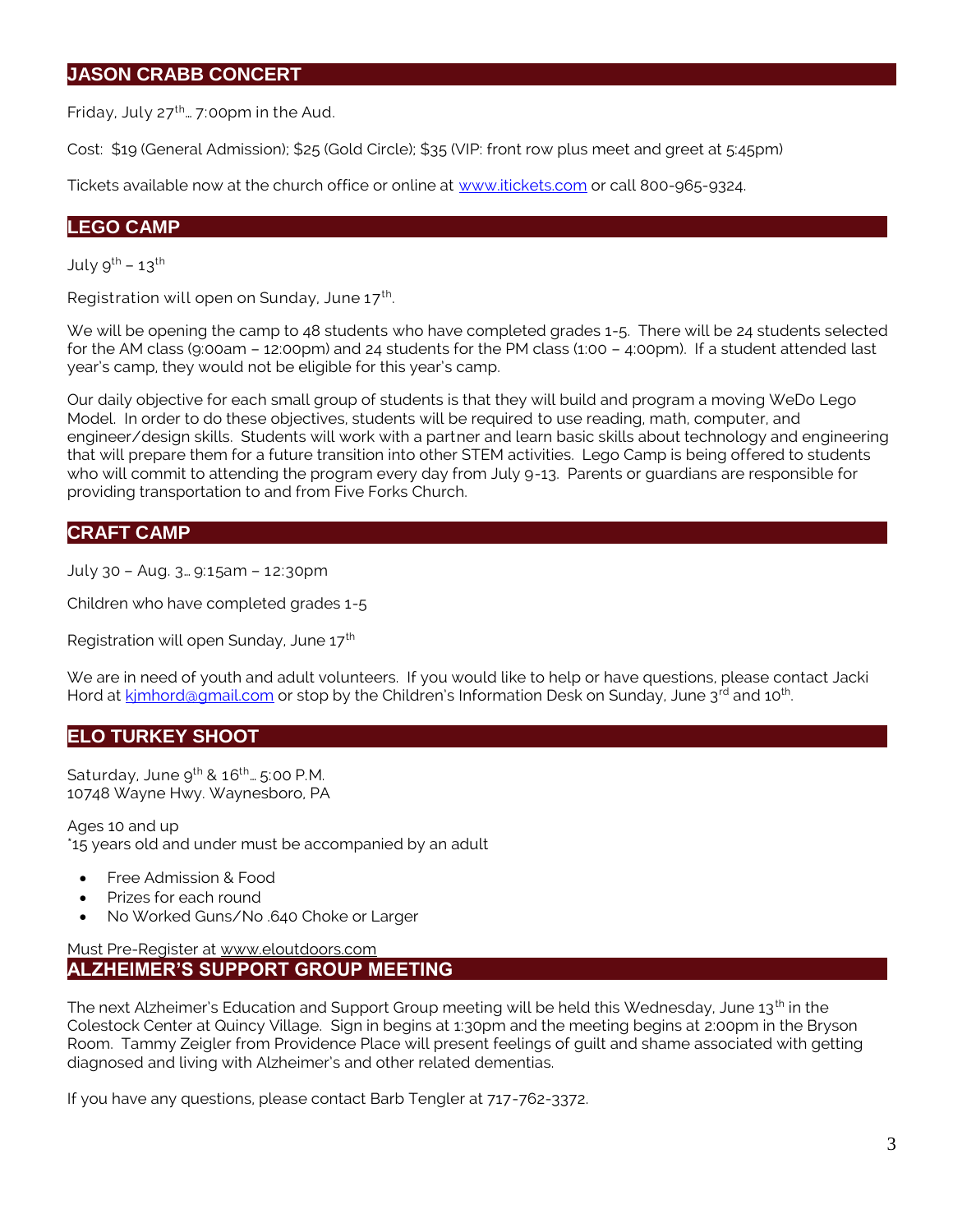# **HEALING PRAYERS FOR YOU**

(Those who have been hospitalized or underwent surgery/procedures this week)

Bob Baer Kirk Besecker Mary Junkins Bonnie Showalter Ken Walker Forrest Oney

## **NOTES OF THANKS**

Thank you for your thoughtfulness in sending a flower when my sister, Dorothy Moser, went to be with the Lord. -Janet Norris

## Dear Five Forks Family,

How can we ever express our sincere gratitude and thankfulness for each of you that walked by our side during Karen's journey. You have definitely shown us the hands and feet of Jesus as you came to clean our house, bring delicious meals, transport Karen to and from appointments, visit with her, send her beautiful cards and flowers to cheer her up and especially all your heartfelt prayers for us. Your love for us during this difficult time has been overwhelming and we appreciate each and every one of you. A special thank you to Pastor Bill and Fawn Stitely for carrying out Karen's wishes at her service. The delicious meal served afterwards was very much appreciated, as was the beautiful planter sent to our home. May God richly bless each of you for your servanthood to our family.

Sincerely, Dave Oberholzer & Family

## Dear Five Forks Family,

It seems like it was only yesterday but it has been very close to three years since that day when Dorothy fell and broke her back. It has also been a long time since the first of many hospitalizations for me and it is embarrasing that thank you's have not been sent in these matters. At one time, my son-in-law came to my room and informed me that they had just admitted Dorothy, same floor only each at the far end of the halls though every time one would get well and come home the other would go to the hospital. At the time I would say to myself I will do it tomorrow and it would be put off; hence tomorrow would never come. Now is the time to try to thank so many people for their roles that they performed in the well-being of both Dorothy and me. November 30, 2016, Pastor Ray Kipe had high hopes of getting his deer first day, (a big Buck). On that day Bob Boswell also had images of the same high hopes. Their lives would be summoned to more important issues than deer hunting at the time. I received a call from Dorothy on my cell phone and she said she had fallen and couldn't move her legs. I ended my hunting that day and started home. I met my daughter Wendy at her house and she followed me home. When we arrived, I immediately did some preliminary checking to Dorothy and decided that we would take her to the hospital for further checking. After X-rays, we were told that Dorothy had a Compression - Type Fracture of L1 Vertebrae and it was bad. Wendy texted Pastor Ray and he met us at the hospital, stayed with us for a while, had prayer with us and set in motion so many wheels of motion at FIVE FORKS that one would wonder where all the help was coming from. From the top down, Our Ministers, The Prayer Warriors, Ladies and Men's prayer groups, the three Secretaries in the office who work so tirelessly doing their jobs, The Wood Working Crews, the phone calls, cards, eventually her phone calls, and visits. Flowers and flowers and flowers. The people who gave generously of their talents and time to prepare delicious meals. Most recently the Building Crew who came out and built a ramp for the electric wheelchair that the Church has lent us until we can get on our feet. And most of all, people like YOU, reading this, who have been touched by God to think of Dorothy and pray for her. When you have done this you have been touched by the Master Healer Himself.

Physical Therapy, Occupational Therapy, Aqua Therapy, Wellness Therapy Visits, Nurses, our Parish Nurse, trips to many doctors, hospitals, labs, pharmacies. Within this giant Merry-go-round we never lost our faith in our Lord and Savior Jesus. We did not hesitate to thank him for keeping her from further harm and that he would provide us with the help to further her treatments in her healing process. We are ever so mindful of the severity of her injuries, as I overheard a doctor comment that she would not walk again; I had to inform him that he did not know the power of our God, nor did he understand the determination of Dorothy. Also I would be remiss if I did not mention the continuous pain medications that she has gone through, and is still undergoing. IV therapy for pain, pain patches, pain pills, many pain ointments, even Horse Liniment, Amish pain medicines, Acupuncture all of